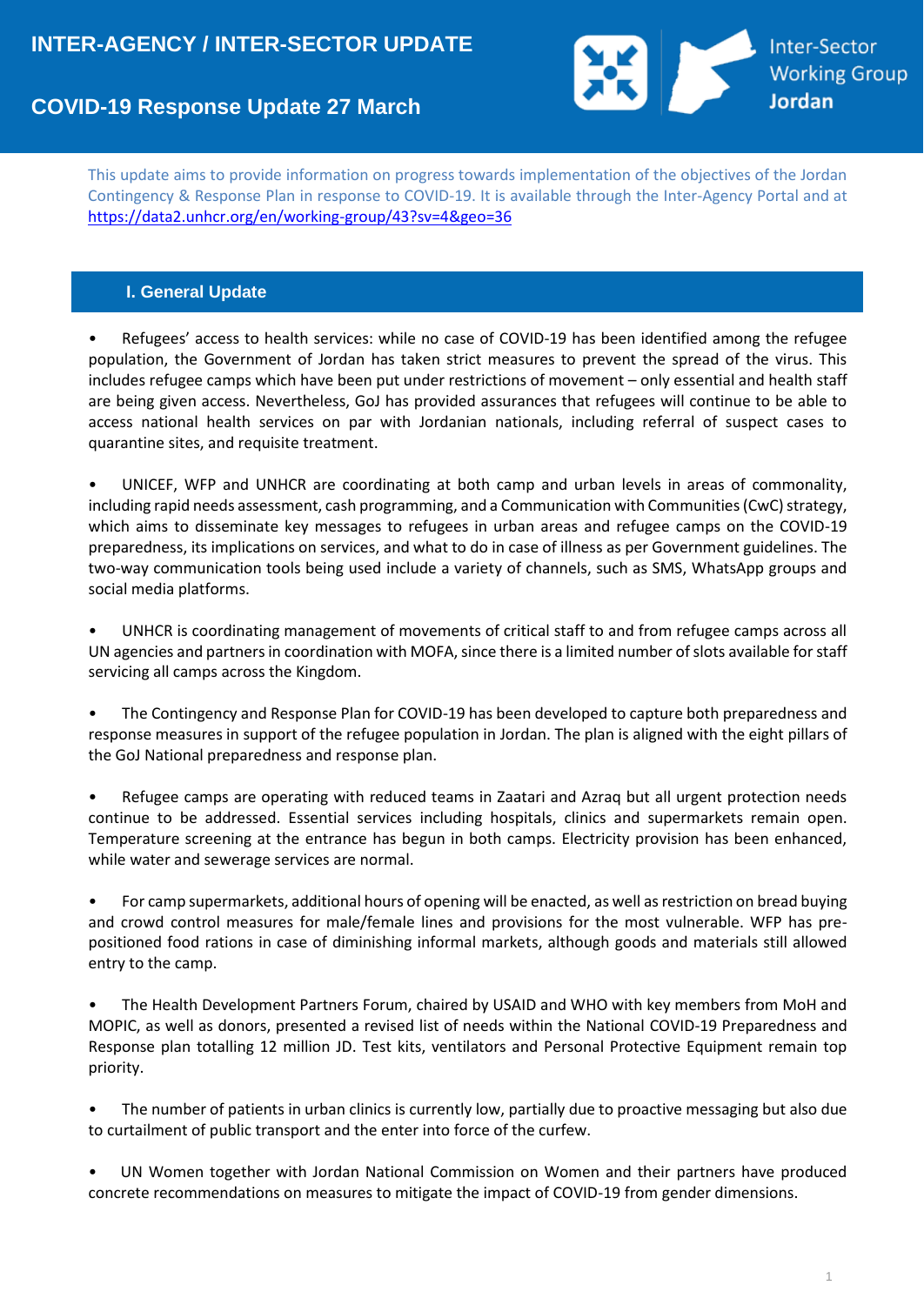

#### **Key Activities**

- WHO, UNHCR and WHO have developed a list for suspected and confirmed cases of COVID-19.
- Increased emergency life-saving medical referrals from camps to the affiliated hospitals due to unavailability of anaesthetic agents at the secondary level inside Zaatari camp.
- IMC has started to procure essential medicines, medical supplies and PPEs related to COVID-19 for both UNHCR partners and other operational partners in camps.

# **Key Challenges**

• NCD refugee patients don't have access to medications in urban setting due to the current curfew order. Caritas has started to work on remote services delivery module and identified medical volunteers to deliver NCD medications to refugees in urban pending MOH authorization.



# **Key Activities**

- A Basic Needs COVID-19 Response Task Force (CRTF) has been set up to develop a unified and coordinated approach towards responding to needs of vulnerable community (Refugees and Jordanians) through developing joint targeting criteria focusing on families living at or below the poverty line.
- A basic needs safety net package has been developed by the Task Force with a minimum level of assistance that should be provided.
- Regular monthly cash assistance for March has been completed with 98% withdrawal rate by the beneficiaries. April's monthly assistance is ready and will not be uploaded/released until POCs can access ATMs. Requests for Urgent Cash Assistance are increasing and the office is exploring different avenues to respond, including through a coordinated fundraising approach with the MENA Regional Bureau.

# **Key Challenges**

- Lack of additional funding identified to increase the number of families on assistance.
- Access to cash distribution modalities (i.e. ATMs, mobile wallet agent networks, money changers).



# **Key Activities**

- All necessary measures to continue General Food Assistance (GFA) to refugees is underway. Other activities including school feeding, livelihood support and capacity strengthening have been temporarily suspended due to the closure of schools, curfews and restriction of movements.
- In communities, WFP has shifted April's food assistance two weeks earlier than planned to ensure all refugees can buy needed food items. Based on WFP's data, the majority of beneficiaries utilized their assistance (through cash withdrawal and at contracted shops) ahead of the total lockdown on Saturday 21 March.
- In camps, WFP implemented an extended staggered reload schedule as of 22 March to reduce the number of refugees coming to the contracted shops.
- WFP and contracted shops in camps ensure that refugees continue to have access to a diverse collection of fresh and dry food items. The contracted shops and bakeries continued to operate between 10am – 6pm.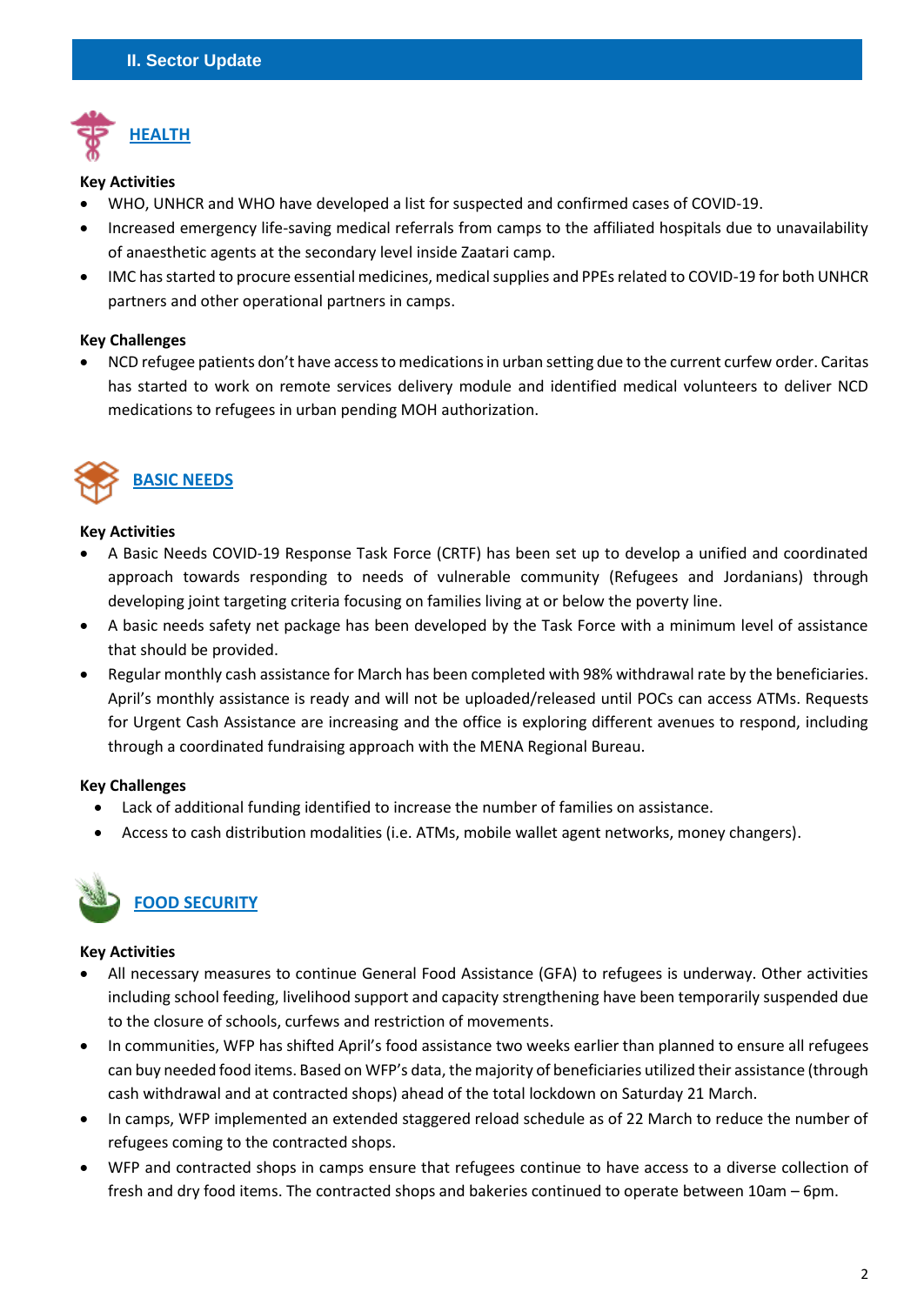

#### **Key Activities**

- Sexual and gender-based violence (SGBV) and sexual exploitation and abuse (SEA) referral pathways are being adjusted to enable remote provision of response services.
- Adjusted protection services and counselling and case management referrals with increased attention to emotional/psychological distress of persons of concern.
- A total of five Hotlines and helplines covering different Governorates are activated to provide case management to survivors of domestic violence and other forms of GBV in coordination with the Family Protection Department. Moreover, one legal service provider continues to provide online legal counselling and other two partners psychosocial support and protection information.
- Clinical Management of Rape response is available in Zaatari and Azraq camp in running Sexual and Reproductive Health Centers and in Amman on a call basis. The referral pathway is under revision, and the Amaali application will be updated to reflect the services available during the COVID emergency.
- Child helpline provides support by phone to families and children regarding child protection case management and psychosocial support.

# **Key Challenges**

- Lack or reduced access to livelihoods and ongoing services may expose persons of concern to negative copying mechanisms. The Online capacity building and reviewed working modalities with partners, service provider, national public service, and state/non-state actors remain key priorities.
- Movement restrictions expose vulnerable persons of concern at risk, especially children, elderly people and women.



# **Key Activities**

- Essential water and sanitation services in Azraq, Za'atari and King Abdullah Park Camps serving 112,852 refugees are continued by UNICEF despite limited access for personnel. Two-months supply of chlorine for water disinfection and diesel have been prepositioned in case of short-term supply chain interruption. Solid waste management services are continued by Oxfam and World Vision in Za'atari and Azraq Camps.
- UNICEF continued to maintain essential water supply operations for 15,000 beneficiaries at the northeastern border (Berm), despite access challenges.
- In Azraq camp, partners distributed 572 soap bars (two per tap-stand) covering 36,055 refugees and 2 WASH units were installed and connected in the Azraq hospital to support the quarantine area.
- UNICEF supported more than 14,700 individuals from severely vulnerable and most marginalized populations with distribution of 14,200 soap bars and 3,300 hand sanitizers during the past week.

# **Key Challenges**

- Access permission remains a challenge to continue WASH and COVID-19 response programs for vulnerable populations. Limited numbers of permits have been issued for essential UN staff, partners and contractors to enable WASH operations in camps only.
- Water consumption has increased across the Kingdom as a result of the curfew, with concerns over the implications on water safety in the most water-scare areas.